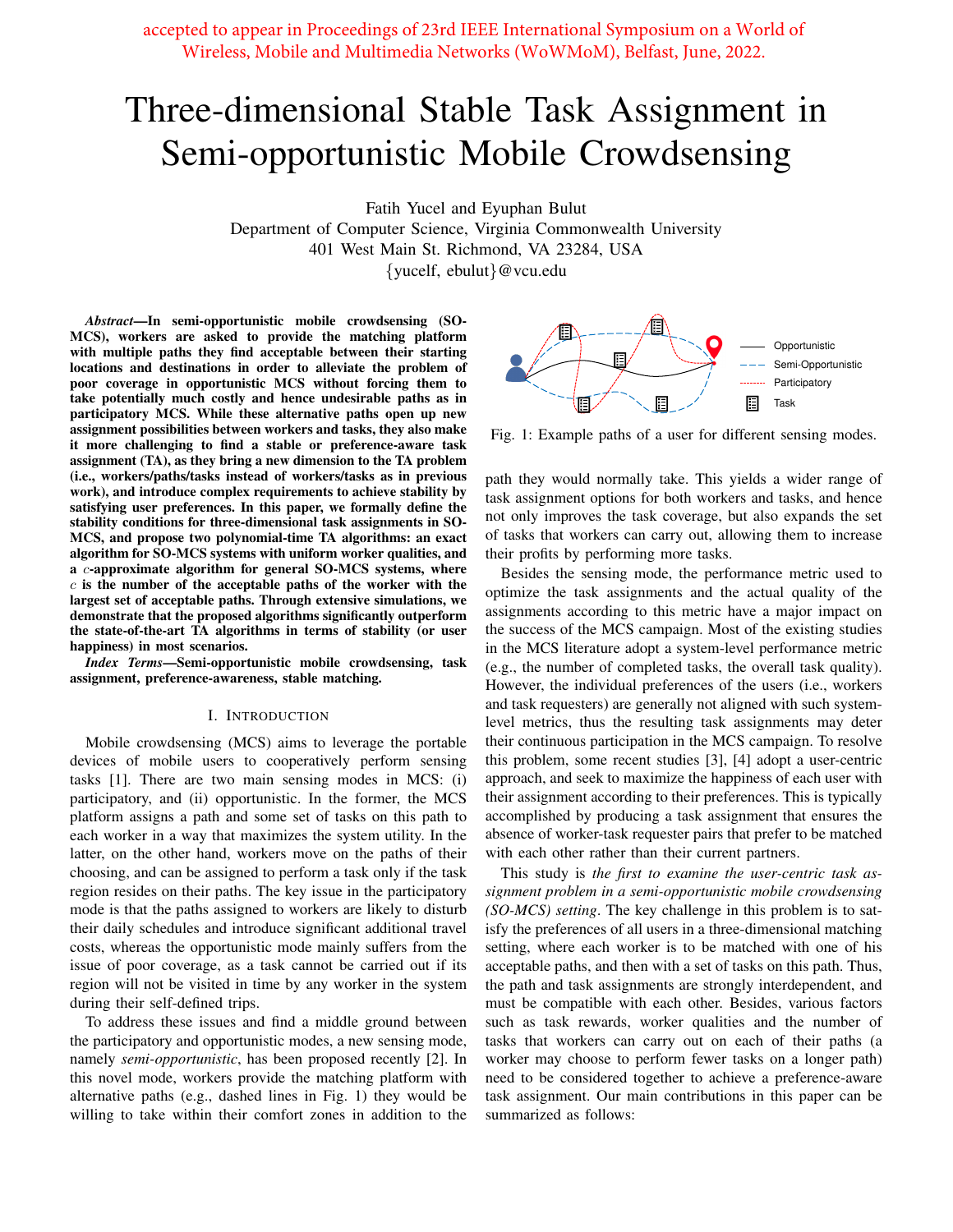- We provide a formal definition of the preference-aware task assignment problem in an SO-MCS system.
- We show that a task assignment that satisfies all user preferences does not exist in some instances.
- We design two different task assignment algorithms, and prove their (near-)optimality for different settings.
- We carry out extensive simulations, and demonstrate the superiority of our algorithms over the existing solutions.

The rest of the paper is structured as follows. In Section II, we provide a summary of the related work. In Section III, we describe the system model and formally define the preferenceaware task assignment problem. Then, we present our algorithms along with their theoretical analysis in Section IV, and their empirical analysis in Section V. Finally, in Section VI, we provide our conclusions.

## II. RELATED WORK

## *A. Task Assignment in MCS*

In participatory MCS, since workers need to travel between the task regions to perform the assigned tasks, a key factor that shapes the task assignment process is the travel costs of the workers. Thus, in most of the studies minimization of the travel costs is aimed together with a second objective such as maximizing the number of completed tasks with minimal rewards [5], maximizing the total task quality [6], maintaining a maximum traveling distance for workers [7], preserving the privacy of users [8], and achieving an on-time arrival of the workers to their own destinations [9].

On the other hand, in opportunistic MCS, the main objectives are to maximize the coverage and to minimize the completion times of the tasks due to the uncontrolled mobility (i.e., a task can only be performed if its region resides on the route of a worker). In [10], the authors introduce the problem of maximizing the total task quality by recruiting workers with high QoS scores within the budget constraint of the platform. They prove the problem to be NP-hard, and propose an efficient algorithm with an approximation ratio of  $1 - (1/e)$ . In [11], the authors study the same problem, and present a heuristic algorithm that outperforms the approximation algorithm in [10]. In [12]–[14], not only the completion of tasks but also the delivery of sensed data is assumed to be carried out in an opportunistic manner, and the optimization of both has been studied considering various aspects. Uncertainty in worker trajectories due to environmental (e.g., road/traffic conditions) and personal factors (e.g., the trajectory of a taxi driver) have also been considered in some studies, and solutions that maximize task coverage [15] and minimize task completion times [16] have been proposed.

There are a few very recent studies [2], [17] that look at the task assignment problem in a hybrid system model to integrate the advantages of participatory and opportunistic MCS. In [17], the authors propose a two-phased task allocation process, where opportunistic task assignment is followed by participatory task assignment. The objective behind this design is to maximize the number of tasks that are performed in an opportunistic manner, which is much less costly compared to participatory MCS, and then to ensure that the tasks that cannot be completed by opportunistic workers are assigned to workers that are willing to perform tasks in a participatory manner to alleviate the coverage problem in opportunistic MCS. On the other hand, in [2], the workers carry out the sensing tasks only in opportunistic mode, but they provide the matching platform with multiple paths that they would take if requested, instead of a single path as in classic opportunistic MCS [10], [11]. This enables the platform to find a matching with a high task coverage as illustrated in Fig. 1. However, none of the studies mentioned thus far considers the preferences of the workers and task requesters in the assignment process, which may impair their long-term participation in the MCS campaign.

#### *B. Preference-aware Matching*

Since its introduction by Gale and Shapley [18], stable or preference-aware matching has been utilized in various real world applications such as residency matching [19], channel assignments in device-to-device [20] and V2X communications [21], and taxi dispatching [22]. A comprehensive list of stable matching problems can be found in [23].

Three dimensional version of stable matching was introduced by Knuth [24] by considering three sets of agents (e.g., woman, man, dogs) and their preferences on the others. Later, several variants that consider cyclic preference relations [25] as well as one-dimensional preference lists over all individuals from the other two sets [26] have also been studied. The threedimensional stable matching has also been considered in several applications such as server-data source-user matching [27] in video streaming services under restricted preference settings.

Since workers and task requesters in a typical MCS system have preferences over each other to maximize their profits and to have their tasks completed with the highest quality possible, respectively, some recent studies have explored the issue of preference-awareness in MCS as well. [28] and [4] study the budget-constrained many-to-one and many-to-many stable task assignment problems, which are proven to be NP-hard, and propose efficient approximation algorithms. In [3], the authors study the former problem under a weaker stability criteria considering minimum task quality requirements. [29] studies the capacity-constrained many-to-many stable matching problem. [30] considers the stability and the profit of the platform simultaneously, and aims to find maximum size task assignments with minimum instability. Some other studies also consider online [31] and coverage-aware stability [32]. However, all of these studies focus on either participatory or opportunistic sensing, thus have the aforementioned disadvantages of that sensing mode. Moreover, they only consider a two-dimensional (bipartite) stable matching between workers and task requesters.

There are some recent studies that consider threedimensional stability in spatial-crowdsourcing, however these studies have a limited understanding of user preferences and stability. For example, [33] only considers the preferences of users on the potential places (where the task will be completed) based on their proximity (i.e., workers and task requesters do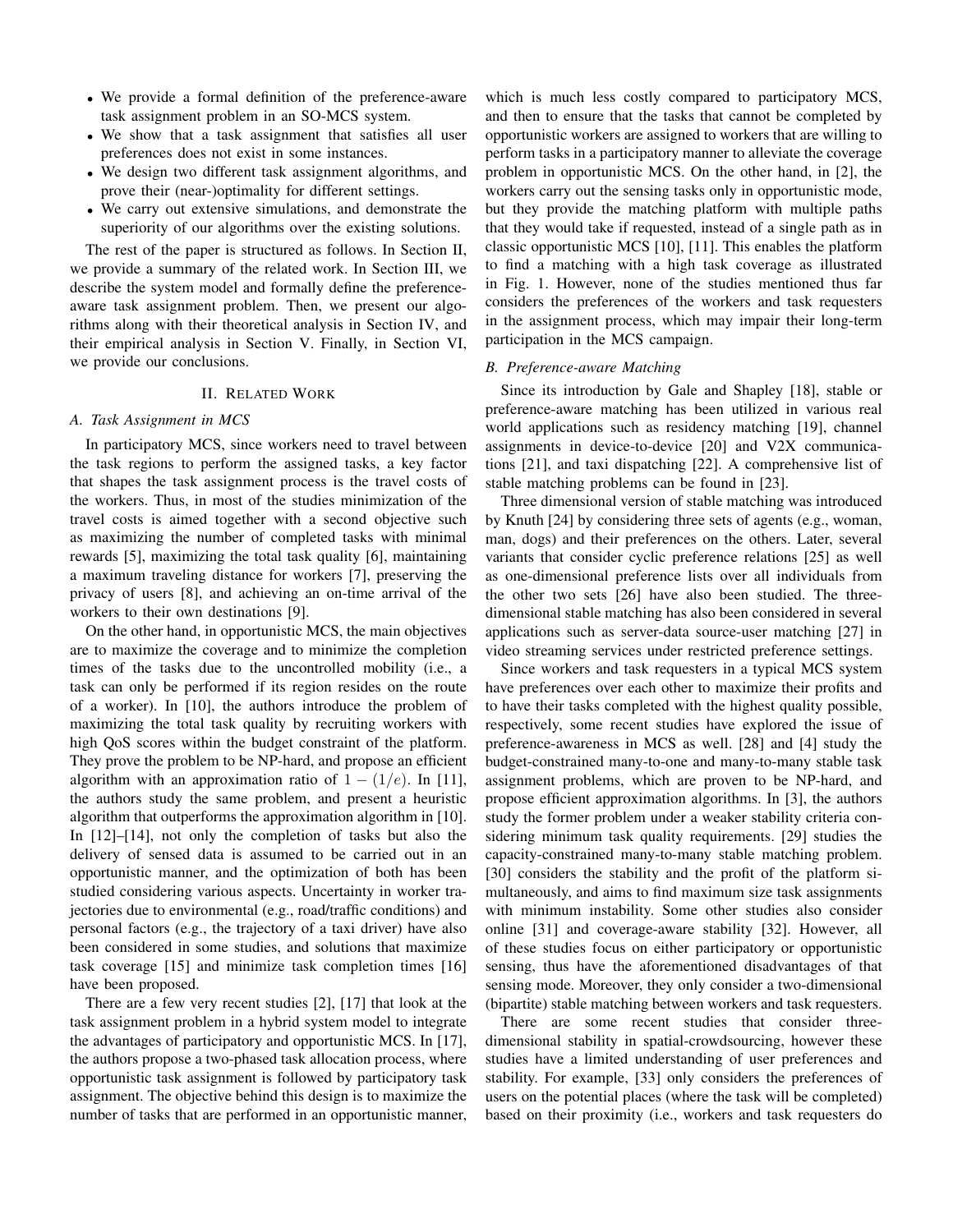not have preferences over each other). On the other hand, there are also studies [34], [35] that consider trichromatic matching (i.e., matching of three items such as tasks, workers and workplaces/PoIs) with some stability definitions. However, these studies mainly focus on task scheduling within a deadline without considering the matching stability based on user preferences, and aim to maximize the number of matched items. Our problem is totally different from these studies as it is a manyto-one, capacity-constrained three-dimensional stable matching problem where only the nodes in two (i.e., workers, tasks) of the three sets have preferences over each other depending on the features of the nodes in the third set (i.e., acceptable paths of workers) as explained in the next section.

## III. SYSTEM MODEL

#### *A. Assumptions*

We assume a system model with a set of location-dependent sensing tasks  $\mathcal{T} = \{t_1, t_2, \ldots, t_n\}$  and a set of workers  $W = \{w_1, w_2, \ldots, w_m\}$  that accept to perform tasks in a semi-opportunistic setting. Each worker  $w_i$  provides the service provider *(SP)* with a set of paths  $\mathcal{P}_i = \{p_{i,1}, p_{i,2}, \ldots, p_{i,a_i}\}$  that he finds acceptable from his current location to his destination. In each assignment period, it is the responsibility of SP to find a satisfactory assignment between workers and tasks by matching workers to one of their acceptable paths, and assigning a subset of tasks on their selected paths.

Each path  $p_{i,j}$  has a capacity  $c_{i,j}$  associated with it, which indicates the maximum number of tasks that worker  $w_i$  is willing to perform if he is assigned to path  $p_{i,j}$ . The ability to specify a capacity for each path enables workers to avoid any unacceptable delays in their daily schedule by controlling their sensing activity. Since acceptable paths of a worker may have different conditions (e.g., traffic, security) that can affect the comfort level of the worker for sensing, or may be of different lengths, it is crucial to allow workers to assign different capacities to their paths. For simplicity, we let the path set  $P_i$  of each worker  $w_i$  be in non-increasing order of path capacities. That is, we have  $c_{i,j} \geq c_{i,j+1}$  for all j values between 1 and  $a_i - 1$ . Besides, if the region of task  $t_k$  resides on path  $p_{i,j}$  (i.e., worker  $w_i$  can perform task  $t_k$  if he takes path  $p_{i,j}$ ), we say  $t_k$  is on  $p_{i,j}$  and let

$$
\mathcal{T}_{i,j} = \{ t_k : t_k \in \mathcal{T} \text{ and } t_k \text{ is on } p_{i,j} \}. \tag{1}
$$

Our system model is also QoS-aware. That is, each worker  $w_i$  has a QoS score  $q_{i,j}$  for each task  $t_j$ , which specifies the level of competence of worker  $w_i$  for task  $t_i$ , and can be determined based on various factors such as quality of the sensing equipment and trustworthiness or seniority of the worker. Moreover, we look at the task assignment problem in both *uniform* and *general* QoS settings [28]. In the uniform QoS setting, each worker has a universal QoS score that applies for all tasks, i.e.,  $q_{i,j} = q_{i,k}$  for all  $1 \leq j, k \leq n$ . On the other hand, in the general QoS setting, a worker may have different QoS scores for different tasks. For convenience, we simply call MCS instances with uniform and general QoS settings as uniform and general MCS instances, respectively.

Another important feature of our system model is that the task assignments are optimized with respect to the preferences of workers and tasks, which is called preference-awareness. Each task (requester)  $t_i$  would like to be matched with a worker with a high QoS score, thus prefers worker  $w_i$  to all workers with a QoS score smaller than  $q_{i,j}$ . Then, we can define the preference list  $L_j^t$  of task  $t_j$  for the general QoS setting as follows:

$$
L_j^t = w_{\sigma_1}, w_{\sigma_2}, \dots, w_{\sigma_k} \text{ where } q_{\sigma_i, j} \ge q_{\sigma_{i+1}, j}.
$$
 (2)

Note that  $L_j^t$  may not contain all workers if  $t_j$  finds some workers unacceptable (e.g., workers with a QoS score smaller than a certain value). In the uniform QoS setting, assuming  $\hat{L}_j^t$ is the preference list formed for task  $t_j$  according to (2) without leaving out any worker (i.e.,  $|\hat{L}_j^t| = m$ ), we can define a global preference list  $L_{\mathcal{T}}$  for tasks as follows:

$$
L_{\mathcal{T}} = \hat{L}_1^t = \hat{L}_2^t = \dots = \hat{L}_n^t.
$$
 (3)

On the other hand, the requester of each task  $t_j$  offers a monetary reward of  $r_{j,i}$  to each worker  $w_i$  to encourage worker participation. As rational individuals, the workers in our system aim to maximize their profits. Thus, the preference list  $L_i^w$  of worker  $w_i$  can be formed as:

$$
L_i^w = t_{\sigma_1}, t_{\sigma_2}, \dots, t_{\sigma_k} \text{ where } r_{\sigma_i, i} \ge r_{\sigma_{i+1}, i}. \tag{4}
$$

The preference list of a worker also does not need to contain all tasks in the system. Given a worker-task pair  $(w_i, t_j)$ , if  $w_i \notin L_j^t$  and  $t_j \in L_i^w$ , we remove  $t_j$  from  $L_i^w$  as worker  $w_i$  is not an acceptable partner for task  $t_j$ . Similarly, if  $t_j \notin L_i^w$  and  $w_i \in L_j^t$ , we remove  $w_i$  from  $L_j^t$ .

We let  $M$  denote a feasible three-dimensional matching (task assignment) in our system model. For each worker  $w_i$ ,  $\mathcal{M}(w_i) = (A, p_{i,j})$  denotes the assignment of worker  $w_i$  in this matching, where  $p_{i,j}$  is the path selected for worker  $w_i$  and A is the set of tasks that are assigned to worker  $w_i$  through path  $p_{i,j}$ . To be a feasible assignment, A and  $p_{i,j}$  must satisfy the following conditions:

- *capacity constraint*:  $|A| \leq c_{i,j}$ ,
- *acceptability constraint:*  $A \subseteq L_i^w$ ,
- *regional constraint*:  $A \subseteq \mathcal{T}_{i,j}$ .

On the other hand, the assignment of each task  $t_k$  in this matching is denoted by  $\mathcal{M}(t_k) = (w_i, p_{i,j})$ , where  $w_i$  is the worker that is assigned to perform task  $t_k$  and  $p_{i,j}$  is the path that is selected for worker  $w_i$ . The following conditions must be satisfied for feasibility:

- *acceptability constraint*:  $w_i \in L_k^t$ .
- *regional constraint*:  $t_k \in \mathcal{T}_{i,j}$ ,

If a user (worker or task)  $v$  is left unmatched in  $M$ , we let  $\mathcal{M}(v) = (\emptyset, -)$ . Also, given the assignment  $\mathcal{M}(v) = (X, Y)$ of user v, we let  $\mathcal{M}_u(v)$  and  $\mathcal{M}_p(v)$  denote X and Y, respectively.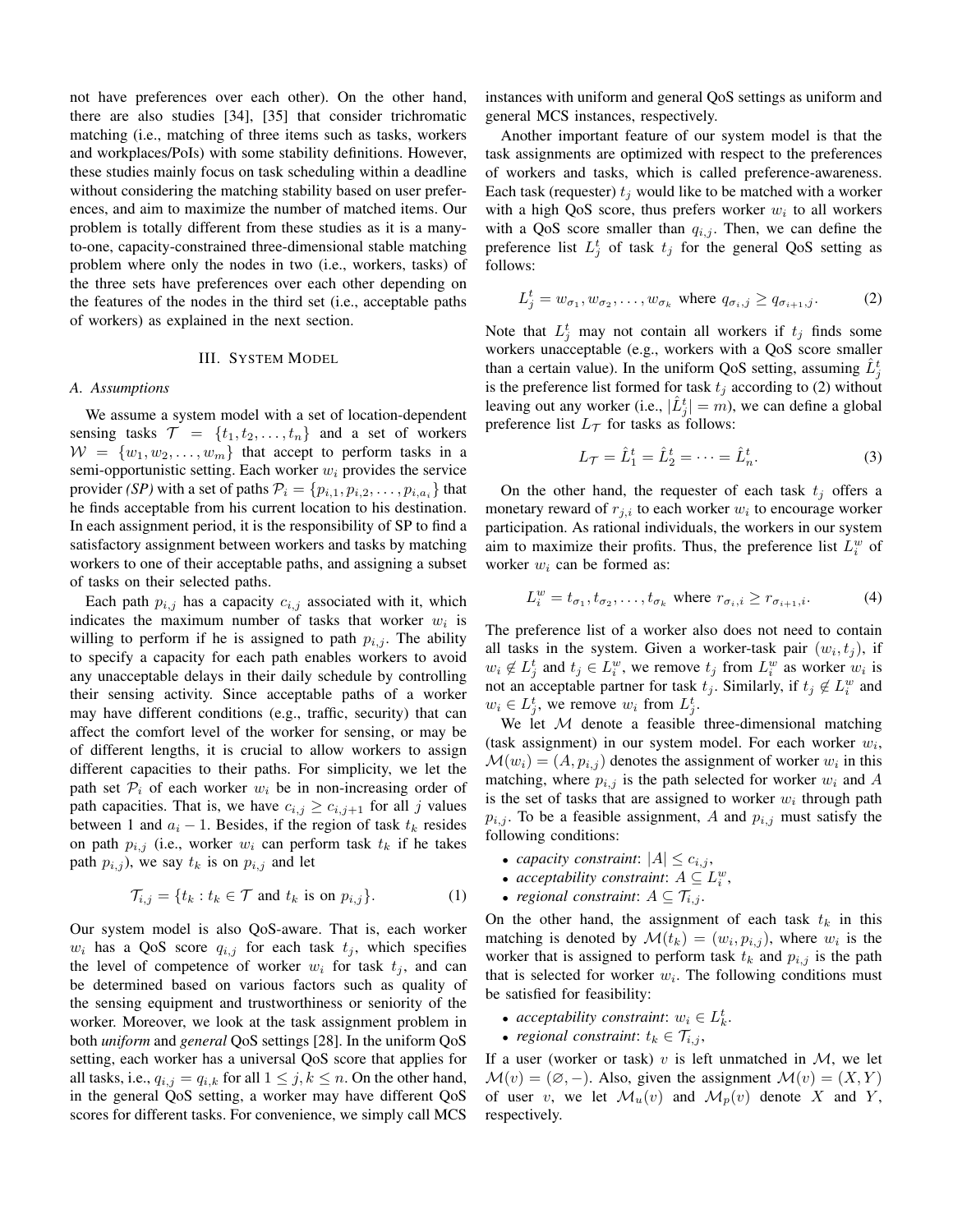

There is an edge from a path  $p_{i,j}$  to a task  $t_k$  if  $t_k \in \mathcal{T}_{i,j}$ . Fig. 2: An MCS instance for which no stable matching exists.

#### $n, n$ 1, 1,2, <sup>3</sup> *B. Problem Statement*

Our main objective in this study is to find a preference-aware, Feasible matching according to our system model where the users are happy with their assignments according to their preferences. Below, we give the necessary definitions to formally evaluate the happiness of the users with a matching.

Definition 1 (Unhappy triad). *Given a matching M, worker*  $w_i$ , *path*  $p_{i,j}$  *and a set S of tasks form an unhappy triad denoted by*  $\langle w_i, p_{i,j}, S \rangle$  *if* 

• *S* is an acceptable assignment for  $w_i$ , i.e.,

$$
1 \leq |S| \leq c_{i,j}, S \subseteq L_i^w, \text{ and } S \subseteq \mathcal{T}_{i,j}, \tag{5}
$$

•  $w_i$  *is an acceptable assignment for each*  $t_k \in S$ *, i.e.,* 

$$
w_i \in L_k^t \text{ and } t_k \in \mathcal{T}_{i,j},\tag{6}
$$

• *each task*  $t_k \in S$  *either prefers worker*  $w_i$  *to their current assignment* w<sup>h</sup> *in* M*, i.e.,*

$$
q_{i,k} > q_{h,k} \text{ where } q_{h,k} = 0 \text{ if } w_h = \varnothing, \tag{7}
$$

*or is already assigned to worker*  $w_i$ , *i.e.*,  $\mathcal{M}_u(t_k) = w_i$ .

• *worker* w<sup>i</sup> *prefers the task set* S *to his current assignment in* M*, i.e.,*

$$
\sum_{t_h \in S} r_{h,i} > \sum_{t_k \in \mathcal{M}_u(w_i)} r_{k,i},\tag{8}
$$

Thus, given an unhappy triad  $\langle w_i, p_{i,j}, S \rangle$ , we see from the first two conditions that it is possible to assign the tasks in the set S to worker  $w_i$  through path  $p_{i,j}$  without violating any feasibility constraints, and see from the last two conditions that this would make at least one task in  $S$  and worker  $w_i$  strictly better off without making any task in  $S$  worse off.

Definition 2 (3D-Stable matching). *A matching is said to be stable if it does not contain any unhappy triads.*

In order for a matching to be perfect in terms of preferenceawareness, it should be stable. However, as we prove in the following theorem, it is not possible to construct a stable matching in all MCS instances.



Fig. 3: Proof of Theorem 2. All possible matchings for the instance in Fig. 2 are shown with boxes. There is an edge  $k$ from matching (box)  $M_i$  to matching  $M_j$ , if k is an unhappy triad in  $M_i$  due to a more favorable assignment in  $M_i$ .

Theorem 1. *There exist MCS instances with a general QoS setting, in which all feasible matchings are unstable (i.e., contain at least one unhappy triad).*

*Proof.* We prove it by showing such an instance, which is illustrated in Fig. 2. There are 11 possible task assignments in this instance, and, as shown in Fig. 3, every one of them contains at least one unhappy triad. Thus, no stable matching exists for this instance, which completes our proof. П

On the other hand, a stable matching always exists in the uniform MCS instances, which we will prove in the following section by giving an algorithm that produces a stable matching for such instances.

Due to the nonexistence of stable matchings in general MCS systems, we formulate our objective function as:

$$
maximize \min_{x \in U(\mathcal{M})} \frac{1}{\delta_x},\tag{9}
$$

where  $U(\mathcal{M})$  denotes the set of unhappy triads in the produced matching M, and  $\delta_x$  denotes the dissatisfaction ratio of a given unhappy triad  $x = \langle w_i, p_{i,j}, S \rangle$ , which is computed by

$$
\delta_x = \frac{\sum_{t_h \in S} r_{h,i}}{\sum_{t_k \in \mathcal{M}_u(w_i)} r_{k,i}},\tag{10}
$$

(where  $\delta_x = \infty$  if  $\mathcal{M}_u(w_i) = \emptyset$ ). So, the dissatisfaction ratio of  $x$  quantifies the utility difference between the current matching and the matching, in which worker  $w$  and the unhappy tasks in S are matched with each other, and do not form an unhappy triad. Consequently, our goal is to optimize the worstcase performance by minimizing the maximum dissatisfaction ratio in the final matching.

Definition 3 (α-stable matching). *A matching* M *is said to be* α*-stable if*

$$
\max_{x \in U(\mathcal{M})} \delta_x \le \alpha. \tag{11}
$$

Note that a perfectly stable matching is 1-stable, and larger  $\alpha$  values indicate worse task assignments in terms of user happiness. For the  $\alpha$ -stability, we have the following lower bound, which may not be tight.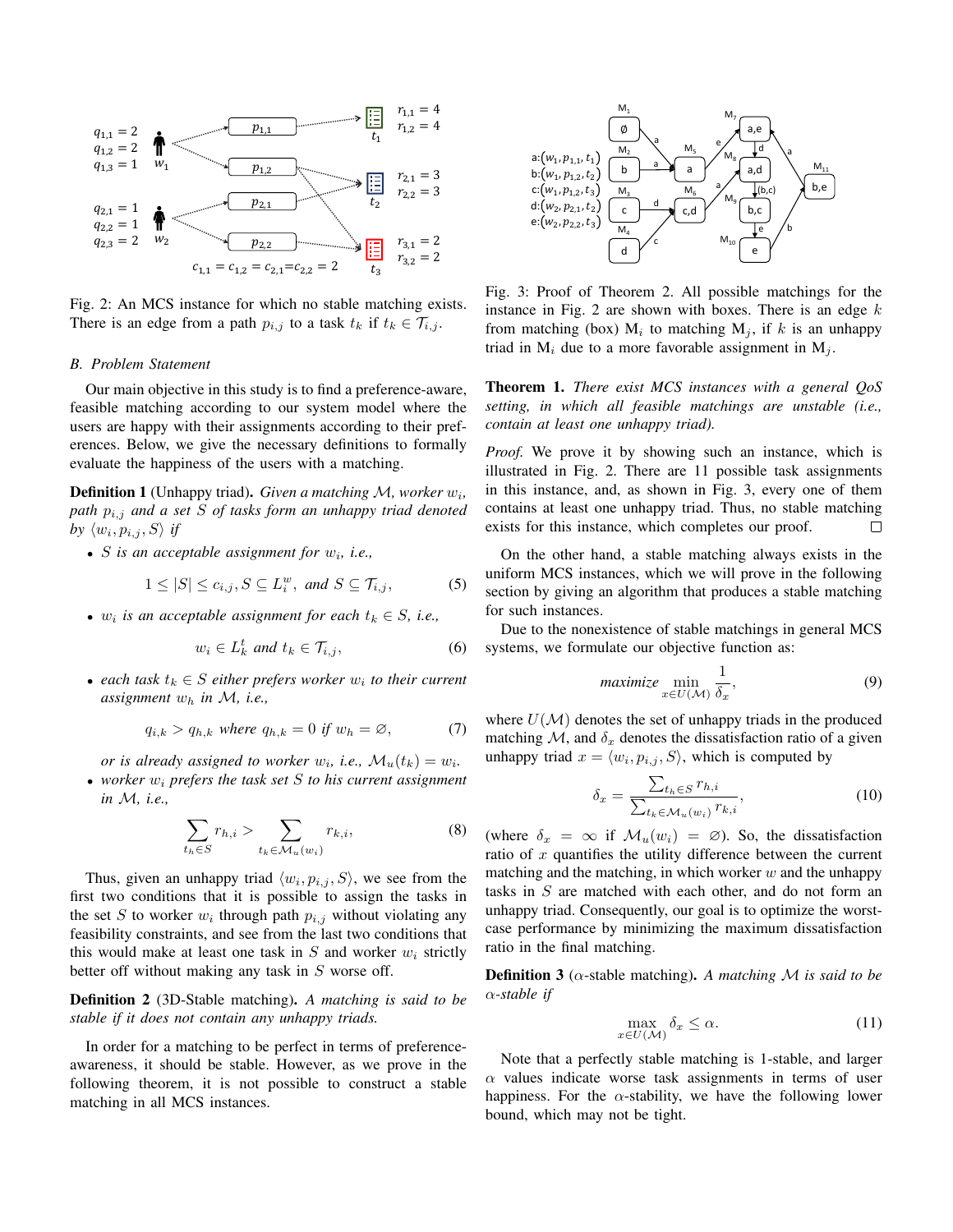TABLE I: Key notations.

| Notation                                                               | Description                                        |
|------------------------------------------------------------------------|----------------------------------------------------|
| $\mathcal{W},\, \mathcal{T}$                                           | Set of workers and tasks, respectively             |
| m, n                                                                   | Number of workers and tasks, respectively          |
| $\mathcal{P}_i$                                                        | Set of acceptable paths of worker $w_i$            |
| $a_i$                                                                  | Number of acceptable paths of worker $w_i$         |
| $c_{i,j}$                                                              | Capacity of path $p_{i,j}$                         |
| $\overline{\mathcal{T}_{i,j}}$                                         | Set of tasks that reside on path $p_{i,j}$         |
| $q_{i,j}$                                                              | QoS of worker $w_i$ for task $t_i$                 |
|                                                                        | Reward offered to worker $w_i$ for task $t_i$      |
| $\frac{r_{j,i}}{L_f^t}$<br>$\frac{L_{\mathcal{T}}}{L_{\mathcal{U}}^w}$ | Preference list of task $t_i$                      |
|                                                                        | Global preference list of tasks in uniform systems |
|                                                                        | Preference list of worker $w_i$                    |
|                                                                        | A feasible matching (task assignment)              |
| $\mathcal{M}(v)$                                                       | Assignment of worker/task $v$ in $\mathcal M$      |
| $\mathcal{M}_u(w_i)$                                                   | Set of tasks assigned to worker $w_i$ in M         |
| $\mathcal{M}_p(w_i)$                                                   | Path selected for worker $w_i$ in M                |
| $\mathcal{M}_u(t_i)$                                                   | Worker assigned to task $t_i$ in M                 |
| $\mathcal{M}_p(t_i)$                                                   | Path selected for the partner of task $t_i$ in M   |
| $\delta_x$                                                             | Dissatisfaction ratio of unhappy triad $x$         |
| $U(\mathcal{M})$                                                       | Set of unhappy triads in $\mathcal M$              |

Theorem 2. *There exist MCS instances with a general QoS setting, which do not admit any*  $\alpha$ -stable matching for  $\alpha < \hat{p}$ , *where*  $\hat{p} \approx 1.325$  *is the plastic number* [36].

*Proof.* We prove this on a slightly modified version of the MCS instance given in Fig. 2, in which the task rewards are set as  $r_{1,1} = r_{1,2} = \hat{p}^2$ ,  $r_{2,1} = r_{2,2} = \hat{p}$ , and  $r_{3,1} = r_{3,2} = 1$ . This instance has exactly the same set of possible matchings and unhappy triads as the original instance, which are illustrated in Fig. 3. Since the powers of the plastic number satisfy the equation  $\hat{p}^{k+3} = \hat{p}^{k+1} + \hat{p}^k$ , the ratio between the total reward of any feasible two task sets for both workers is guaranteed to be at least  $\hat{p}$ , which means if a worker is unhappy, his dissatisfaction ratio will be at least  $\hat{p}$ . In fact, the maximum dissatisfaction ratio in these matchings are as follows:  $\infty$  for  $M_{[1..5]}, M_9, M_{10}; \hat{p}^3$  for  $M_6$ ; and  $\hat{p}$  for  $M_7, M_8, M_{11}$ . This completes our proof, as the  $\alpha$ -stability of all possible matchings in this instance is at least  $\hat{p}$ .  $\Box$ 

A summary of the notations used throughout the paper is presented in Table I.

## IV. PROPOSED SOLUTION

In this section, we first present an algorithm that finds stable matchings in uniform MCS instances. Then, we consider general MCS instances where stable matchings may not exist, and propose an approximation algorithm that finds near-optimal matchings in terms of stability.

#### *A. Stable Task Assignment in Uniform MCS Systems*

In Algorithm 1, we describe our algorithm that finds stable matchings in uniform systems. In line 1, we initialize the matching  $M$ . Then, we form the global preference list of tasks according to (3) in line 2. In the for loop starting at line 3, we iterate the workers in  $L_{\mathcal{T}}$  from beginning to end, and find an assignment for the *i*th worker  $(w_h)$  in  $L_{\mathcal{T}}$  in the *i*th iteration. To this end, we first form the preference list  $L_h^w$  of worker  $w_h$ in line 5. Then, in the for loop starting at line 7, we find the

Algorithm 1: UniformSTA  $(W, \mathcal{T})$ **Input:**  $W$ : Set of workers,  $T$ : Set of tasks 1 let  $\mathcal{M}(u) = (\emptyset, -)$  for all  $u \in \mathcal{W} \cup \mathcal{T}$ 2 form  $L_{\mathcal{T}}$  by (3) 3 for  $i \leftarrow 1$  *to m* do 4 let  $w_h$  be the *i*th worker in  $L_{\mathcal{T}}$ 5 form  $L_h^w$  by (4) 6  $A \leftarrow \{\}, s \leftarrow 0, r \leftarrow 0$ 7 **for**  $j \leftarrow 1$  *to*  $a_h$  **do**  $\begin{array}{c|c} \mathbf{s} & | & | & A' \leftarrow \{\}, \, s' \leftarrow 0 \end{array}$ 9 **for**  $l \leftarrow 1$  *to*  $|L_h^w|$  **do** 10 | | let  $t_k$  be the *l*th task in  $L_h^w$ 11 **if**  $t_k \in \mathcal{T}_{h,j}$  *and*  $\mathcal{M}_u(t_k) = \emptyset$  **then** 12 | | | append  $t_k$  to  $A'$ 13  $\vert \vert$   $\vert$   $s' \leftarrow s' + r_{k,h}$ 14 **if**  $|A'| = c_{h,j}$  then 15 break 16 if  $s' > s$  then 17  $\begin{array}{|c|c|c|c|c|}\n\hline\n11 & A \leftarrow A', s \leftarrow s', r \leftarrow j\n\end{array}$ 18  $\mathcal{M}(w_h) \leftarrow (A, p_{h,r})$ 19 foreach  $t \in A$  do 20  $\vert$   $\mathcal{M}(t) \leftarrow (w_h, p_{h,r})$ <sup>21</sup> return M

best feasible task set  $A'$  for each of his acceptable paths  $p_{h,j}$ among the tasks that have not been matched yet. To find the best task set for  $p_{h,j}$ , we iterate the preference list of worker  $w<sub>h</sub>$  in the for loop in lines 9-15, and add the tasks that are on path  $p_{h,j}$  and currently unmatched (line 11) to A' until we reach the capacity limit  $c_{h,j}$  of path  $p_{h,j}$  (line 14). We keep the best task set found so far in A, the index of the corresponding path in r, and the sum of the rewards offered to worker  $w_h$  by the tasks in  $A$  in  $s$  (line 17). Finally, we match the tasks in  $A$ and worker  $w_h$  with each other (lines 18-20).

Theorem 3. *Algorithm 1 always produces a stable matching for uniform MCS instances.*

*Proof.* We prove this by contradiction. Assume the final matching contains an unhappy triad  $\langle w_h, p_{h,j}, S \rangle$ . Let  $T'_i$  denote the set of tasks that are unmatched in the beginning of the ith iteration of the for loop starting at line 3, so we have  $T_1' = \mathcal{T}$ . Also, let  $w_h$  be the kth worker in  $L_{\mathcal{T}}$ , i.e., the worker that is considered in the *k*th iteration. We first note that  $\mathcal{T} \setminus T'_{k}$  is the set of tasks that have been matched before the kth iteration, and

$$
S \cap (\mathcal{T} \setminus T'_k) = \varnothing. \tag{12}
$$

That is, S cannot contain any task that was matched before the kth iteration, because all tasks that were matched before the kth iteration were matched to a worker that precedes the worker  $w_h$  in  $L_{\mathcal{T}}$ . Therefore, the QoS scores of their partners must be equal to or greater than the QoS score of  $w<sub>h</sub>$  due to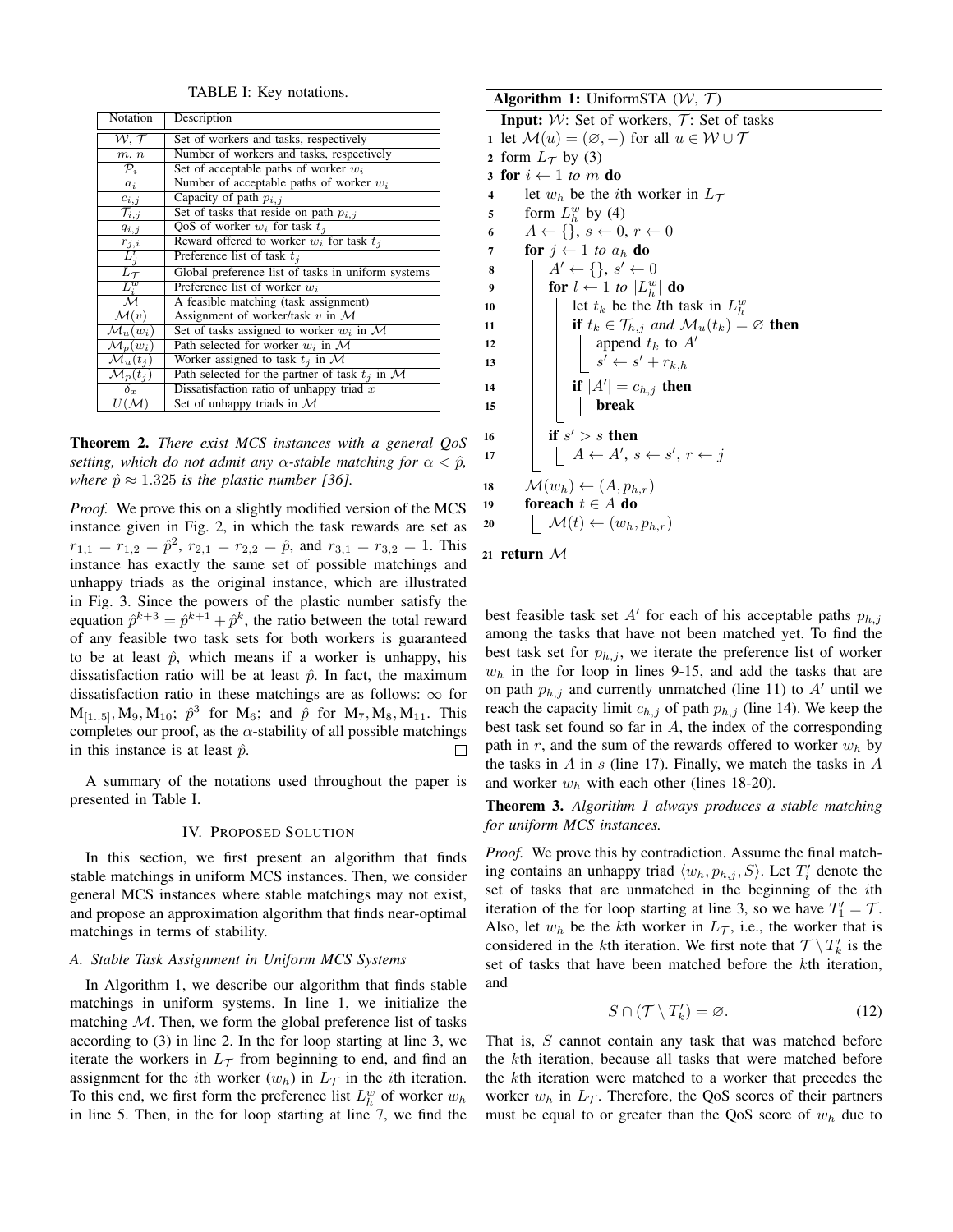(2) and (3), which contradicts the unhappy triad definition due to (7). Then, by (12), we have  $S \subseteq T'_{k}$ , i.e., all tasks in S were unmatched in the beginning of the kth iteration. However, we match worker  $w_h$  with the best feasible task set in  $T'_k$ , thus we have

$$
\sum_{t_x \in \mathcal{M}_u(w_h)} r_{x,h} \ge \sum_{t_y \in S} r_{y,h}.\tag{13}
$$

This also contradicts the unhappy triad definition due to (8), hence we conclude that such an unhappy triad cannot exist in the matching produced by Algorithm 1.

As a result of Theorem 3, we obtain the following corollary.

Corollary 1. *A stable matching always exists in all MCS instances with a uniform QoS setting.*

*Running time.* Forming the global preference list of tasks  $L_{\tau}$ in line 2 takes  $O(m \log m)$  time. In each iteration of the for loop starting at line 3, we form the preference list of a worker (line 5) and iterate it once for each of his acceptable paths (lines 7-17), which respectively take  $O(n \log n)$  and  $O(na_{max})$  time, where  $a_{max} = \max_{1 \leq i \leq m} a_i$ . Thus, the overall time complexity of Algorithm 1 is  $O(mna_{max} + mn \log n + m \log m)$ .

## *B. Stable Task Assignment in General MCS Systems*

In Algorithm 2, we present a pseudo-code description of our approximation algorithm for general MCS systems. In this algorithm, we attempt to match the tasks with their best preferences, but when we need to choose between the tasks that want to be matched with a worker due to the capacity or regional constraint (i.e., when we reach the capacity limit, or have tasks that are on different acceptable paths of the worker and hence cannot be matched to the worker at the same time), we choose a subset of these tasks that, though may not be optimal locally, have the best potential to yield the maximum total reward for the worker in the end based on the rewards they individually provide to the worker and the capacity of the corresponding path of the worker. Below, we first describe the steps of the algorithm, and then prove that it produces nearoptimal matchings in terms of stability.

The algorithm begins by initializing the matching  $M$  in line 1, and three key variables  $x_i$ ,  $\sigma_i$  and *index<sub>k</sub>* for each worker  $w_i$  and task  $t_k$  in lines 2-3. The variable  $\sigma_i$  keeps the value of the total reward to be obtained by worker  $w_i$  in the current matching, and  $x_i$  keeps the value of  $r_{k,i} \times c_{i,j}$  for each worker  $w_i$ , where  $r_{k,i}$  is the reward offered to worker  $w_i$  by the task  $(t_k)$  that has the maximum reward among the tasks that are currently matched to worker  $w_i$ , and  $c_{i,j}$  is the capacity of the path  $p_{i,j}$  currently selected for worker  $w_i$ . Thus, both  $x_i$  and  $\sigma_i$  are initialized to 0 in line 2. The variable *index<sub>k</sub>* keeps the index of the first worker in  $L_k^t$  that was not yet attempted to be matched to task  $t_k$ , so it is initially set to 1 for all tasks.

During execution of the algorithm, all tasks that are currently unmatched and are not yet attempted to be matched to all workers in their preference lists, i.e.,

$$
\forall t_k \in \mathcal{T} : \mathcal{M}_u(t_k) = \varnothing \text{ and } index_k \le |L_k^t|, \tag{14}
$$

Algorithm 2: GeneralSTA  $(W, \mathcal{T})$ **Input:**  $W$ : Set of workers,  $T$ : Set of tasks 1 let  $\mathcal{M}(u) = (\emptyset, -)$  for all  $u \in \mathcal{W} \cup \mathcal{T}$ 2 let  $x_i = \sigma_i = 0$  for all  $1 \leq i \leq m$ 3 let *index*<sub>k</sub> = 1 for all  $1 \leq k \leq n$ <sup>4</sup> *Stack.push(*T *)* <sup>5</sup> while *Stack is not empty* do 6  $t_k \leftarrow Stack.pop()$ 7 **if**  $index_k \leq |L_k^t|$  **then**  $\mathbf{8}$  | let  $w_i$  be the (*index*<sub>k</sub>)th worker in  $L_k$ 9 *index*<sub>k</sub>  $\leftarrow$  *index*<sub>k</sub> + 1 10  $A \leftarrow \{\}, R \leftarrow \{\}, r \leftarrow 0$ 11 **for**  $j \leftarrow 1$  *to*  $a_i$  **do** 12 if  $t_k \notin \mathcal{T}_{i,j}$  then  $13$  | | | continue 14  $\vert \vert \vert \vert A' \leftarrow \{ \}, R' \leftarrow \{ \}, \sigma' \leftarrow 0$ 15 **for**  $l \leftarrow 1$  *to*  $|\mathcal{M}_u(w_i)|$  **do** 16 | | | let  $t_h$  be the *l*th task in  $\mathcal{M}_u(w_i)$ 17 **if**  $t_h \in \mathcal{T}_{i,j}$  *and*  $|A'| < c_{i,j}$  **then** 18 | | | | append  $t_h$  to  $A'$ 19 | | | |  $\sigma$  $\prime \leftarrow \sigma' + r_{h,i}$  $20$  else 21 | | | | append  $t_h$  to  $R'$ 22 | | insert  $t_k$  into A' by maintaining non-increasing order of task rewards 23  $\sigma' \leftarrow \sigma' + r_{k,i}$ 24 **if**  $|A'| > c_{i,j}$  then 25 | | | | let  $t_h$  be the last task in A 26 | | | | remove  $t_h$  from  $A'$  $27$  | | | append  $t_h$  to  $R'$ 28  $\begin{array}{|c|c|c|c|}\hline \rule{0pt}{1ex}\quad & \sigma' \leftarrow \sigma' - r_{h,i} \ \hline \end{array}$ 29 | | let  $t_h$  be the first task in  $A'$ 30 **if**  $r_{h,i} \times c_{i,j} > x_i$  then <sup>31</sup> x<sup>i</sup> ← rh,i × ci,j  $\begin{array}{|c|c|c|c|c|}\n\hline\n32 & & A \leftarrow A',\, R\leftarrow R',\, \sigma_i \leftarrow \sigma',\, r \leftarrow j\n\end{array}$ **33**  $\Box$  **else if**  $r_{h,i} \times c_{i,j} = x_i$  *and*  $\sigma' > \sigma_i$  **then**  $\begin{array}{|c|c|c|c|c|}\n\hline\n34 & A & A',\, R &\leftarrow & R',\, \sigma_i &\leftarrow & \sigma',\, r &\leftarrow & j\n\end{array}$ 35 **if**  $|A| > 0$  **then** 36  $\vert$   $\vert$   $\mathcal{M}(w_i) \leftarrow (A, p_{i,r})$  $37$  | | foreach  $t \in A$  do 38  $\vert$   $\vert$   $\vert$   $\mathcal{M}(t) \leftarrow (w_i, p_{i,r})$  $39$  foreach  $t \in R$  do 40  $\vert \vert \vert \mathcal{M}(t) \leftarrow (\varnothing, -)$ <sup>41</sup> *Stack.push(*t*)*  $42$  else  $\mathcal{A}$ 3 | | | Stack.push( $t_k$ ) <sup>44</sup> return M

reside in a stack that is initialized in line 4. In the while loop starting in line 5, we attempt to match one  $(t_k)$  of the tasks in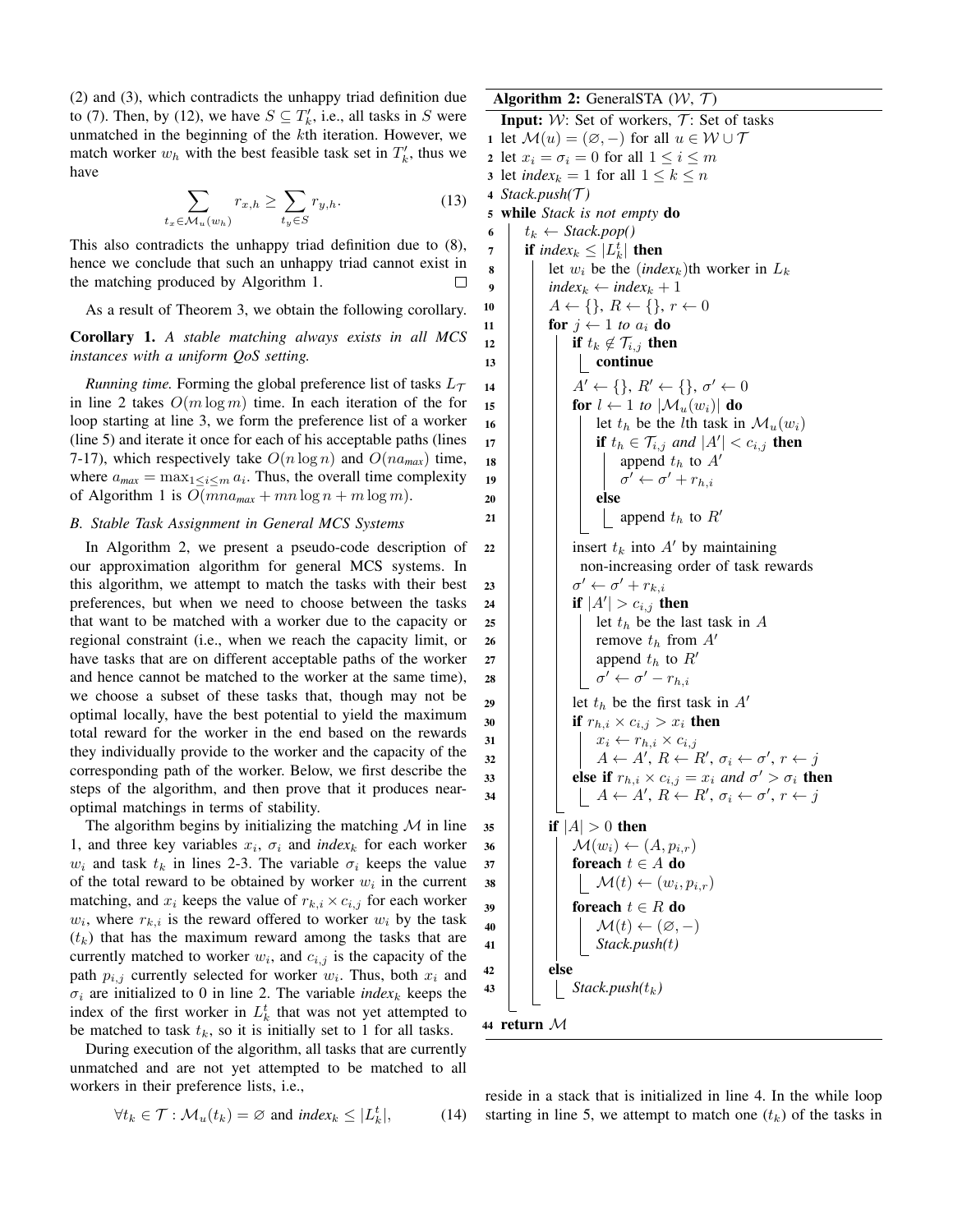the stack with the next worker  $(w_i)$  in its preference list  $(L_k^t)$ until there is no task left in the stack. When we attempt to match task  $t_k$  to worker  $w_i$ , we check each of the acceptable paths of worker  $w_i$  in non-increasing order of path capacities (i.e.,  $p_{i,1}, p_{i,2}, \ldots, p_{i,a_i}$ ) in the for loop starting in line 11. During this process, we respectively maintain the task set and the path that we would like to assign to worker  $w_i$  after checking each path in the variables  $A$  and  $r$ , and maintain the set of tasks that are currently matched to worker  $w_i$ , but need to be removed from his assignment set for worker  $w_i$  to be able to match with A in the variable R. For each path  $p_{i,j} : t_k \in \mathcal{T}_{i,j}$  (lines 12-13), we first find the best task set  $A'$  among the tasks in  $\mathcal{M}_u(w_i) \cup \{t_k\}$  within the capacity constraint of  $p_{i,j}$  (lines 14-28), and then choose the task set  $A'$  over the task set  $A$  (and update the variables  $A, R, \sigma_i$  and r accordingly) if one of the following two conditions is satisfied:

- (lines 30-32)  $x_i$  increases (regardless of the change in the total reward  $\sigma_i$  to be collected by worker  $w_i$ ),
- (lines 33-34)  $x_i$  remains unchanged, but the value of  $\sigma_i$ increases.

Finally, in lines 35-43, if A is non-empty, we match worker  $w_i$ and the tasks in  $A$  with each other, set the tasks in  $R$  free, and push them back onto the stack. Otherwise, we only push task  $t_k$  onto the stack.

Theorem 4. *Algorithm 2 always produces a* κ*-stable matching for a general MCS instance, where* κ *is the maximum path capacity in the instance, i.e.,*

$$
\kappa = \max_{\substack{1 \le i \le m \\ 1 \le j \le a_i}} c_{i,j}.\tag{15}
$$

*Proof.* We prove this by contradiction as well. Assume that there is a unhappy triad  $\langle w_i, p_{i,j}, S \rangle$  in the final matching M produced by the algorithm, which breaks the  $\kappa$ -stability of the matching. Thus, we must have

$$
\sum_{t_x \in \mathcal{M}_u(w_i)} r_{x,i} \times \kappa < \sum_{t_y \in S} r_{y,i}.\tag{16}
$$

We first note that all tasks in  $S$  must have been attempted to be matched to worker  $w_i$  at some point during the execution of the algorithm, because, by definition of unhappy triad (7), they must either currently be matched to worker  $w_i$ , or prefer worker  $w_i$  to their current assignments in M. The latter case indicates that worker  $w_i$  precedes their current assignments in their preference lists (line 8), thus they have been attempted to matched worker  $w_i$  before they ended up getting matched with their current assignments.

We then note that every time a task that would increase the value of  $x_i$  (line 30) is being attempted to match to worker  $w_i$ , it will certainly be matched to worker  $w_i$  in that iteration, and increase  $x_i$  (line 31), which will have the maximum value possible in the end. Thus, we have

$$
\forall t_e \in E: x_i \ge r_{e,i} \times \max_{1 \le h \le a_i} c_{i,h},\tag{17}
$$

where  $E$  is the set of tasks that were attempted to matched to worker  $w_i$  during the execution of the algorithm. Since  $S \subseteq E$ , we have

$$
\forall t_s \in S : x_i \ge r_{s,i} \times \max_{1 \le h \le a_i} c_{i,h},
$$
  

$$
\ge r_{s,i} \times c_{i,j}.
$$
 (18)

Recall that  $x_i = r_{m,i} \times c_{i,q}$ , where (i)  $r_{m,i}$  is the reward of task  $t_m \in \mathcal{M}_u(w_i)$ , which has the highest reward among the tasks in  $\mathcal{M}_u(w_i)$ , and  $c_{i,q}$  is the capacity of  $p_{i,q} = \mathcal{M}_p(w_i)$ . Then, by (18), we get

$$
\forall t_s \in S : r_{m,i} \times c_{i,g} \ge r_{s,i} \times c_{i,j}.
$$
 (19)

For the condition in (16) to hold, we must have

$$
\sum_{t_x \in \mathcal{M}_u(w_i)} r_{x,i} \times \max\{c_{i,g}, c_{i,j}\} < \sum_{t_y \in S} r_{y,i},\tag{20}
$$

because  $\max\{c_{i,q}, c_{i,j}\} \leq \kappa$ . If  $c_{i,q} > c_{i,j}$ , we would have

$$
\sum_{t_x \in \mathcal{M}_u(w_i)} r_{x,i} \times c_{i,g} < \sum_{t_y \in S} r_{y,i} \tag{21a}
$$

$$
r_{m,i} \times c_{i,g} < \sum_{t_y \in S} r_{y,i} \text{ (by (i))} \tag{21b}
$$

$$
\forall t_s \in S : r_{s,i} \times c_{i,j} < \sum_{t_y \in S} r_{y,i} \text{ (by (19))}. \tag{21c}
$$

For the task  $t_{s'}$  with the highest reward in  $S$ , (21c) yields

$$
r_{s',i} \times c_{i,j} \quad < \quad \sum_{t_y \in S} r_{y,i}, \tag{22}
$$

which is a contradiction as S cannot contain more than  $c_{i,j}$ tasks due to the capacity constraint of path  $p_{i,j}$ .

On the other hand, if (ii)  $c_{i,g} \leq c_{i,j}$ , we would have

 $t_{x}$ 

$$
\sum_{\substack{\in \mathcal{M}_u(w_i)}} r_{x,i} \times c_{i,j} < \sum_{t_y \in S} r_{y,i} \tag{23a}
$$

$$
r_{m,i} \times c_{i,j} < \sum_{t_y \in S} r_{y,i} \text{ (by (i))} \tag{23b}
$$

$$
r_{m,i} \times c_{i,g} < \sum_{t_y \in S} r_{y,i} \text{ (by (ii))} \tag{23c}
$$

which also leads to a contradiction as (23c) is identical to (21b). Therefore, we conclude that there cannot exist any unhappy triad that violates  $\kappa$ -stability in the matching produced by Algorithm 2, and it is always  $\kappa$ -stable.  $\Box$ 

*Running time.* Algorithm 2 requires to form only the preference lists of the tasks, which takes  $O(nm \log m)$  time. During the execution of the algorithm, each task  $t_k$  can be pushed on the stack at most  $|L_k^t| \leq m$  times, so the while loop starting in line 5 will iterate  $O(mn)$  times. The for loop starting in line 11 will iterate at most  $a_{max} = \max_{1 \leq i \leq m} a_i$  times, and the most expensive operation in it is the for loop starting in line 15, which can iterate at most  $c_{max} = \max_{1 \le i \le m, 1 \le j \le a_i} c_{i,j}$ times, as the size of the assignment set of a worker cannot be larger than the maximum path capacity c*max* in the instance. Thus, the worst-case running time of Algorithm 2 is  $O(nm \log m + nmc_{\text{max}}a_{\text{max}}).$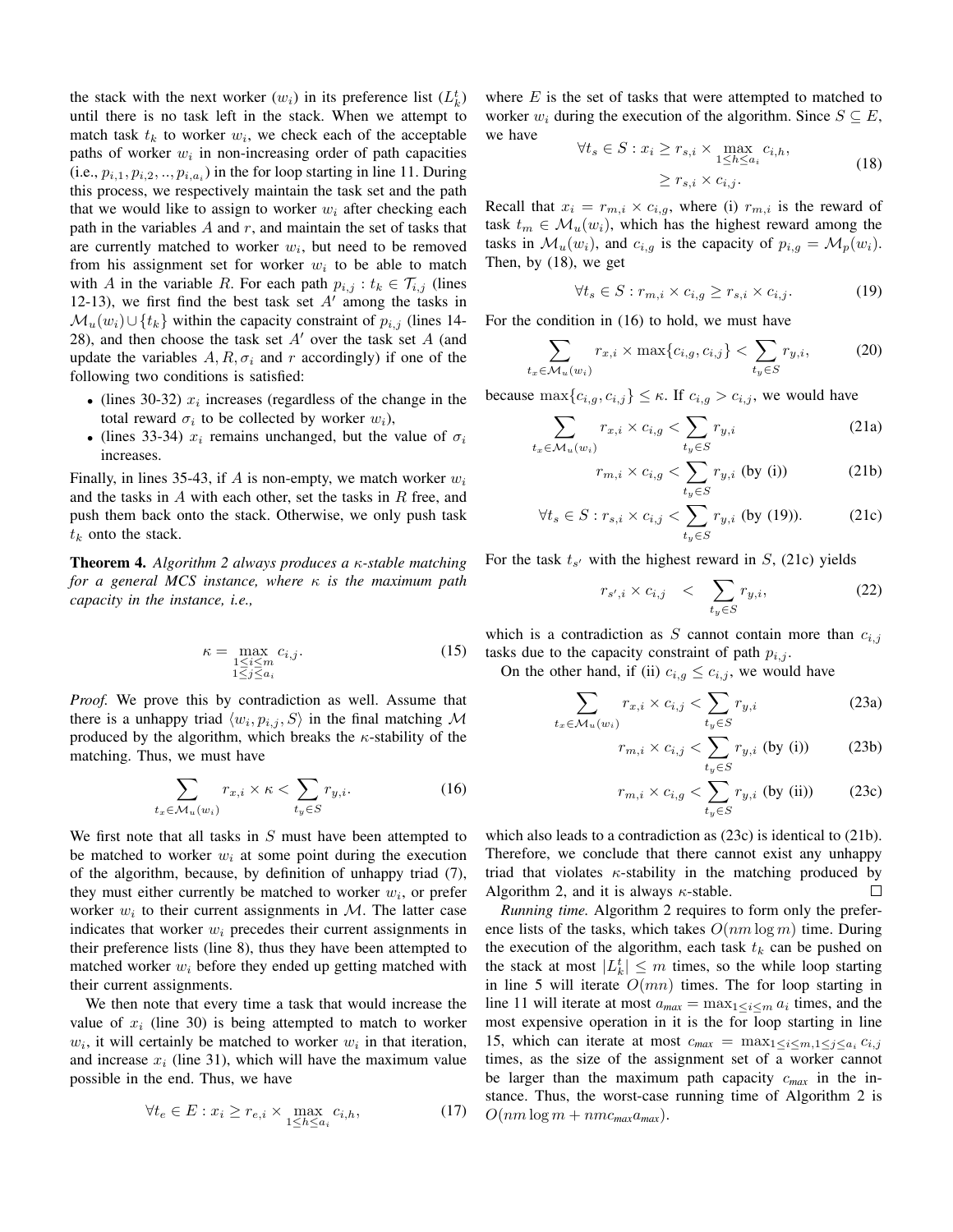

Fig. 4: Performance of algorithms with varying task counts in uniform MCS ( $m=30$ ).



Fig. 5: Performance of algorithms with varying worker counts in uniform MCS  $(n=100)$ .

## V. SIMULATION RESULTS

In this section, we present the empirical evaluation of the proposed algorithms.

## *A. Data set*

For our simulations, we generate an SO-MCS instance in a real environment as follows. We randomly select  $n$  places of interest (PoI) in Lower Manhattan from the PoI list [37] provided by the City of New York, and create a task at each of these places. For each  $(w_i)$  of m workers in the instance, we randomly select two PoIs that are [2-4] kilometers away from each other from the same PoI set, and use these as their starting points and destinations. We then get  $a_i \sim U\{4, 6\}$  different routes between these two PoIs using the Google's Directions API [38]. We obtain the best (shortest) path of  $w_i$ , which has the maximum capacity  $c_{i,1} \sim U\{3, 5\}$ , by requesting a direct route, and obtain the remaining paths by requesting a route with a waypoint at one of the PoIs located in the smallest circle that encloses the bird-eye route between the starting point and destination. The capacity of each  $p_{i,j}$  of the latter paths is set as  $c_{i,1} - \lfloor d/300 \rfloor$ , where d is the route length difference (in meters) between  $p_{i,1}$  and  $p_{i,j}$ . For each task-path pair  $(t_k, p_{i,j})$ , we add  $t_k$  to  $\mathcal{T}_{i,j}$  if and only if  $t_k$  is within 50 meters of any point on  $p_{i,j}$ . Lastly, to create a uniform instance, we assign a global QoS score  $q_i \sim U\{50, 100\}$  to each worker, and let  $q_{i,j} = q_i, \forall t_j \in \mathcal{T}$ . On the other hand, to create a general (non-uniform) instance, we simply let  $q_{i,j} \sim U\{50, 100\}$  for all worker-task pairs  $(w_i, t_j)$ . Task requesters are assumed to be offering rewards proportional to the QoS they will get from each worker, thus we let  $r_{j,i} = q_{i,j} \times b_j$ , where  $b_j \sim U(0.2, 1)$ is the reward to QoS ratio of task  $t_i$ .

## *B. Benchmark algorithms*

We compare the proposed algorithms (i.e., *UniformSTA* and *GeneralSTA*) with the following algorithms.

- *OprtSTA*: This algorithm finds the optimal solution in terms of stability in opportunistic MCS systems. We transform our semi-opportunistic instances to opportunistic ones by only considering the shortest path of each worker (which has the largest capacity). In the resulting instance, a stable matching can be found by the classic Gale-Shapley [18] algorithm in  $O(mn)$  time.
- *LPR-QoS* [2]: This algorithm uses the linear programming relaxation (LPR) technique, and finds a task assignment for SO-MCS systems based on the solution of the relaxed version of the integer program that maximizes the total QoS of the workers assigned to the tasks. We use Google  $OR-Tools<sup>1</sup>$  to implement this algorithm.
- *C. Performance metrics*
	- *User happiness ratio:* The ratio of the number of triads that are not unhappy to the total number of triads that can be matched in any feasible matching.
	- *Worst-case user happiness:* This is the value of the objective function defined in (9), i.e., the  $\alpha$ -stability of the produced matching.
	- *Average-case user happiness:* This is computed by  $\sum_{w_i \in \mathcal{W}} (1/\delta_{max}^i)/m$ , where  $\delta_{max}^i$  is the dissatisfaction ratio of the unhappy triad that causes the largest utility loss for worker  $w_i$  ( $\delta_{max}^i = 1$  if  $w_i$  does not form any unhappy triads).

We also analyze the average QoS provided to task requesters and the running times of the algorithms.

<sup>1</sup>https://developers.google.com/optimization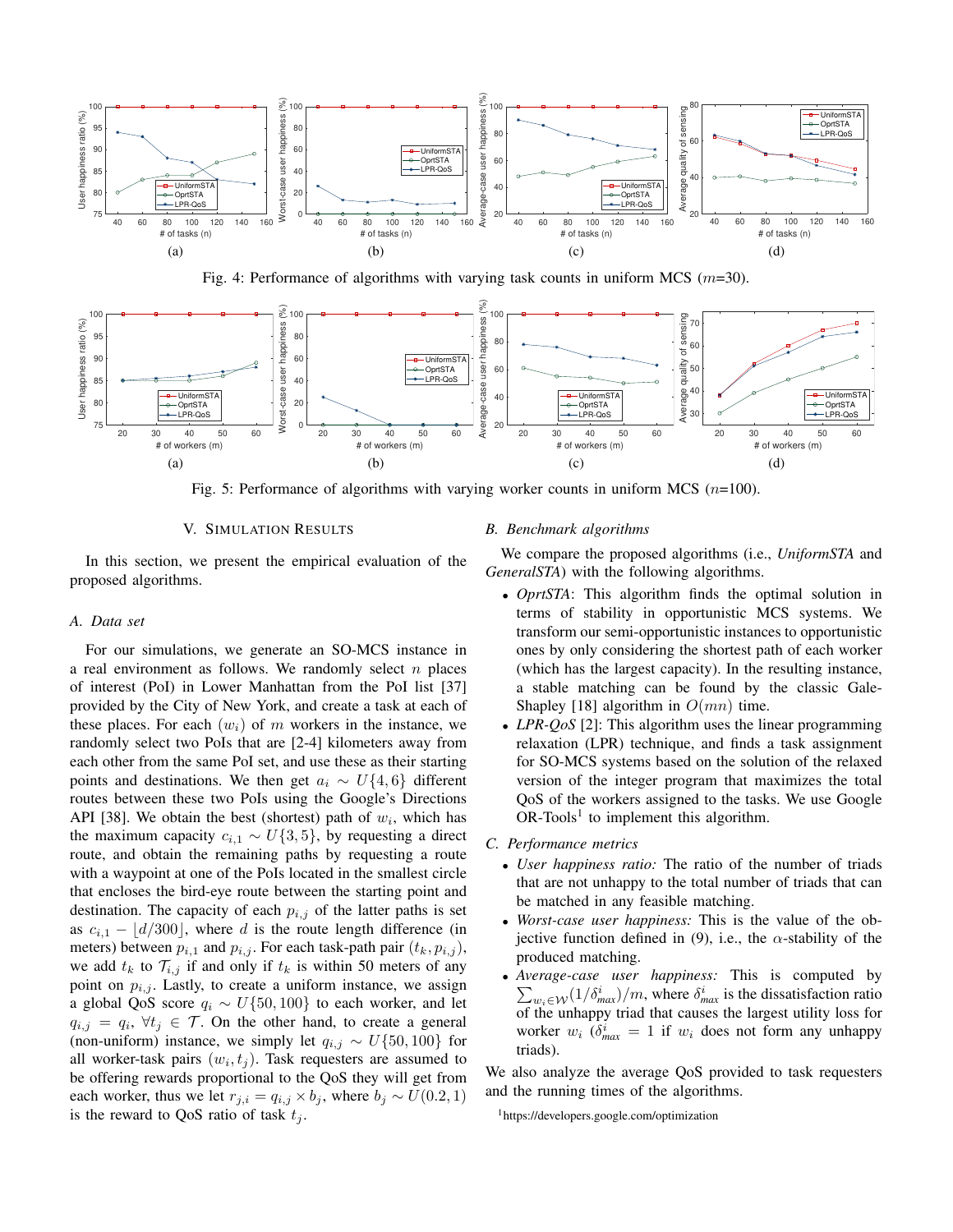

Fig. 8: User happiness  $(n=80, m=30)$  with varying path counts (a) and capacities (b), and running times of algorithms (c).

## *D. Results*

We first look at the performance of the algorithms in the uniform instances with varying numbers of tasks (Fig. 4) and workers (Fig. 5). As expected (due to Theorem 3), our Uniform-STA algorithm always achieves perfect user happiness scores, and greatly outperforms the benchmark algorithms. Moreover, it achieves to deliver a comparable average QoS score with the LPR-QoS algorithm. On the other hand, the OprtSTA algorithm mostly produces task assignments with the lowest user happiness scores, despite considering the user preferences during the matching process. This is because it disregards the alternative paths of workers along with the additional matching options they provide, and thus demonstrates the advantage of semi-opportunistic sensing over opportunistic sensing.

In Fig.  $6 \& 7$ , we look at the results on the general (nonuniform) MCS instances, which clearly show the superiority of our GeneralSTA algorithm over the other algorithms in terms of user happiness, particularly in terms of worst-case user happiness. On the other hand, in this setting, our algorithm provides slightly lower average quality of sensing than LPR-QoS algorithm. Also, in both uniform and general MCS instances, the QoS scores of all algorithms generally grow with increasing worker density, as tasks are more likely to get assigned to a worker when there is a larger number of workers in the instance.

Next, we analyze the performance of the algorithms with varying ranges of alternative path counts  $(a_i - 1)$  and path capacities  $(c_{i,1})$  in Fig. 8a and Fig. 8b, respectively. We observe that our GeneralSTA algorithm generally has a stable performance, and maintains its superiority in terms of user happiness regardless of the changes in these parameters. The performance of the OprtSTA algorithm is usually worse when workers have more alternative paths (and a higher task performing capacity on these paths), because, in these scenarios, the OprtSTA algorithm ends up failing to take advantage of a larger number of assignment possibilities created by alternative paths.

Finally, in Fig. 8c, we present the running times of the algorithms on uniform instances (this is to show the results for all four algorithms) with different worker-task counts. We note that the LPR-QoS algorithm has an excessive running time, which is a few orders of magnitude larger than that of the other algorithms. On the other hand, the OprtSTA algorithm has the shortest running time despite its poor performance in